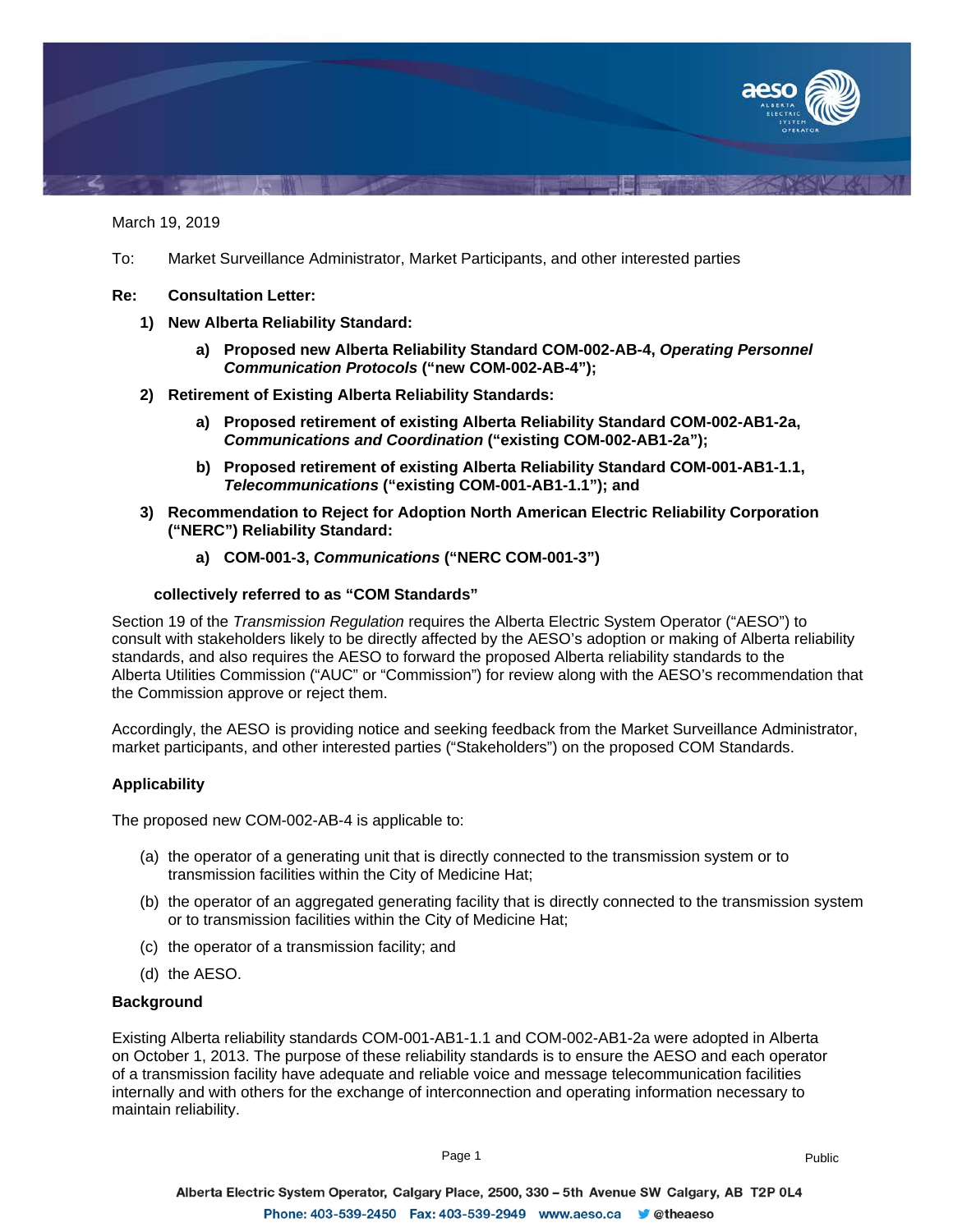

Existing Section 502.4 of the ISO rules, *Automated Dispatch and Message System and Voice Communication System Requirements* ("Section 502.4") describes the minimum Automated Dispatch and Messaging System and voice communication systems requirements for market participants with facilities in Alberta, other than those to which COM-001-AB1-1.1 and COM-002-AB1-2a apply.

The AESO has determined that greater clarity is required regarding the facilities to which COM-001-AB1- 1.1 and COM-002-AB1-2a are applicable, and to eliminate any potential overlap with existing Section 502.4.

Since the adoption of COM-001-AB1-1.1 and COM-002-AB1-2a in Alberta, the corresponding NERC standards have been revised<sup>[1](#page-1-0)</sup> resulting in a consolidation of the subject matter, an enhanced clarity in the wording of the requirements, and a significant shift in the focus and content of NERC COM-002-4, *Operating Personnel Communications Protocols* ("NERC COM-002-4"), which now primarily addresses operations communication protocols rather than communications facilities.

The AESO intends to consult on and forward the retirement of existing COM-001-AB1-1.1 and COM-002- AB1-2a, and to consult on and file an application for approval of amendments to related new and amended ISO rules at the same time. The purpose and objective of these amendments are as follows:

- Existing COM-001-AB1-1.1: To be retired as the requirements will be addressed in proposed new Section 502.17;
- Existing COM-002-AB1-2a: To be retired and replaced with COM-002-AB-4 which focuses on reducing the possibility of miscommunications through requirements for predefined communication protocols;
- Proposed new COM-002-AB-4: To be adopted and replace existing COM-002-AB1-2a which focuses on reducing the possibility of miscommunications through requirements for predefined communication protocols;
- Proposed amended Section 502.4: To be amended so as to retain the details related to Automated Dispatch and Messaging System requirements and accountabilities for electricity market participants and the AESO and to remove all voice communication requirements and accountabilities for electricity market participants and the AESO. Existing Section 502.4 Automated Dispatch and Messaging System and Voice Communication System Requirements will be renamed Automated Dispatch and Messaging System; and
- Proposed new Section 502.17 of the ISO rules *Voice Communication System Requirements*: To be drafted to combine all voice communication requirements and accountabilities for electricity market participants and the AESO from existing Section 502.4 and NERC COM-001-3 in a single document.

The specific details of the consultation and amendments related to the ISO rules can be found on the AESO website on the "Stakeholder engagement" page.

# **Summary of Proposed Changes**

In developing the proposed new COM-002-AB-4, the AESO determined that certain Alberta variances and administrative amendments were required in order to ensure that NERC COM-002-4 is capable of being applied in Alberta and does not require a material change in the framework of the market for electric energy. A summary of these Alberta variances and administrative amendments are as follows:

Alberta variances:

 $\overline{a}$ 

<span id="page-1-0"></span><sup>1</sup> The NERC reliability standards COM-001-2.1, *Communications* ("NERC COM-001-2.1"), and COM-002-4, *Operating Personnel Communications Protocols* ("NERC COM-002-4").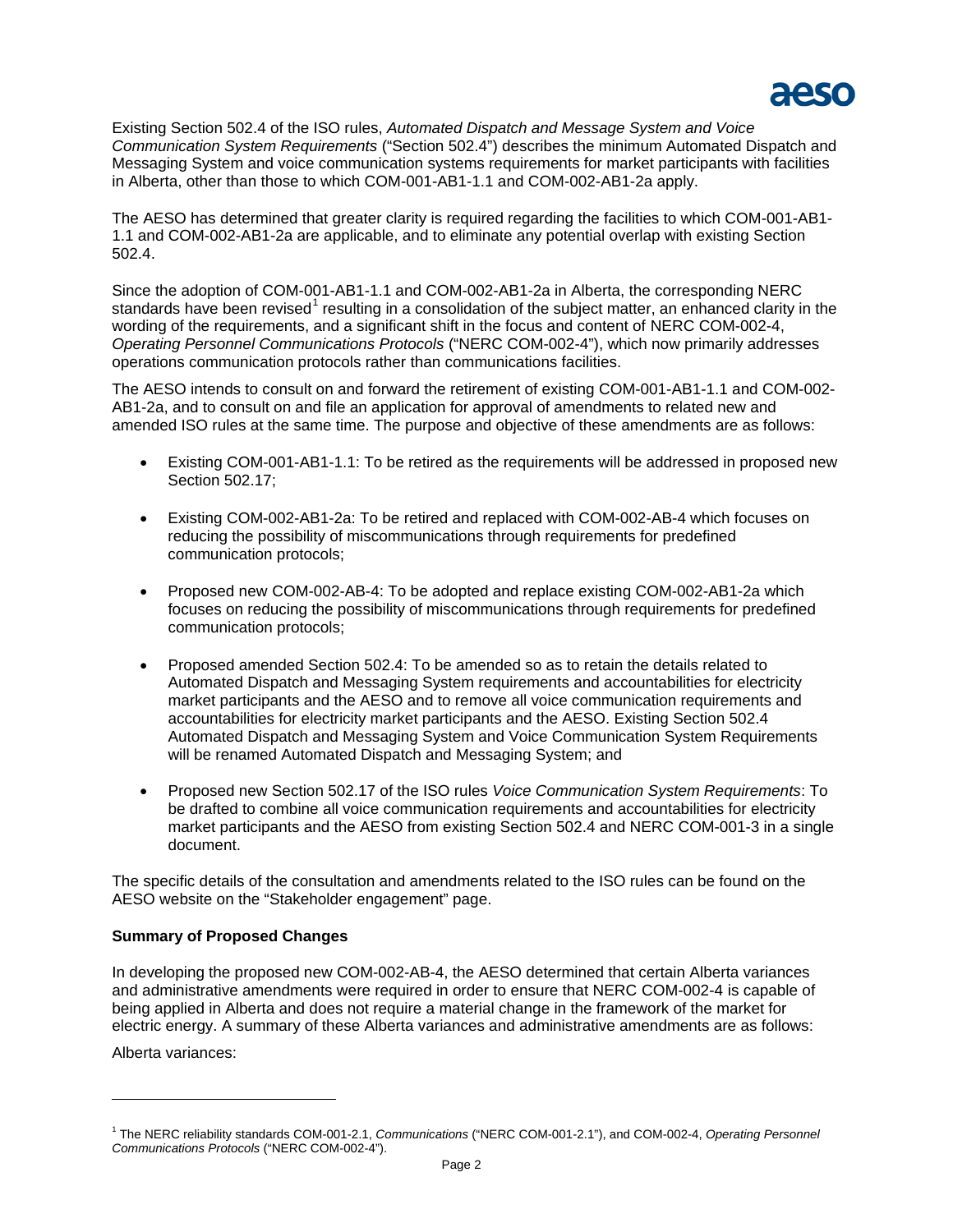

- the AESO has amended Requirement R1.6 to reflect that the nomenclature must be specified for all system elements when issuing an instruction or directive, not just when referring to interface elements and facilities between two operating entities; and
- the AESO has amended Requirement R5 and R6 to replace "during an emergency" with "directive; or instruction during an emergency alert" to bring clarity, within the Alberta industry context, to the phrase "during an emergency" as it applies in proposed new COM-002-AB-4.

Administrative amendments:

- the purpose section has been amended so that the generic term "instruction" combined with the *[Consolidated Authoritative Document Glossary](http://www.aeso.ca/rulesprocedures/20550.html)* ("CADG") defined term "directive" is equivalent to the NERC term "operating instruction"; and
- the NERC COM-002-4 "Applicability" section has been redrafted to ensure the proposed new COM-002-AB-4 is capable of application in Alberta. Specifically, the operator of an electric distribution system has been omitted. NERC applied NERC-COM-002-04 to "Distribution Providers" which, when translated to the Alberta reliability framework, would include the "operator of an electric distribution system" and the "operator of a transmission facility". However, the AESO has determined that for the purpose of applying this reliability standard in Alberta, COM-002-AB-4 only needs to apply to the operator of a transmission facility.

In addition, the AESO made amendments to ensure consistent use of defined terms as included in the AESO's CADG. Administrative changes, such as formatting and grammatical corrections, have also been made in the proposed new COM-002-AB-4.

# **Defined Terms**

When reviewing the attached proposed new, retirement and rejection of COM Standards stakeholders should note that all defined terms appear **bolded**. Stakeholders and other interested parties are encouraged to refer to the AESO's CADG when reviewing proposed Alberta reliability standards to ensure they have an accurate understanding of those defined terms.

### **Implementation of Alberta Reliability Standards**

In accordance with Section 19 of the *Transmission Regulation*, the reliability standards that apply in Alberta are those of the Electric Reliability Organization ("ERO") or any other reliability standards, to the extent that such reliability standards are adopted by the AESO after consultation with market participants and after receipt of Commission approval. The NERC was certified as the ERO for the United States by the Federal Energy Regulatory Commission under the US *Energy Policy Act* of 2005. Further, the NERC was recognized as the ERO by the Minister of Energy in Alberta.

Alberta reliability standards and definitions proposed for approval or rejection by the AESO are developed:

- (a) based on the reliability standards and definitions of the NERC; or
- (b) to amend, supplement or replace the NERC reliability standards or definitions.

For more information on the AESO's reliability standards, visit the AESO website at [www.aeso.ca](http://www.aeso.ca/) and follow the path Rules, Standards and Tariff > Alberta Reliability Standards.

# **Request for Comment**

Please use the attached Stakeholder Comment Matrix when submitting comments to the AESO. Only written comments will be considered in finalizing proposed new, retirement and rejection of COM Standards. Market participants should ensure that comments provided represent all interests within their organization. The scope of comments is limited to proposed new, retirement and rejection of COM Standards. Any comments received that are outside of this scope will not be considered by the AESO.